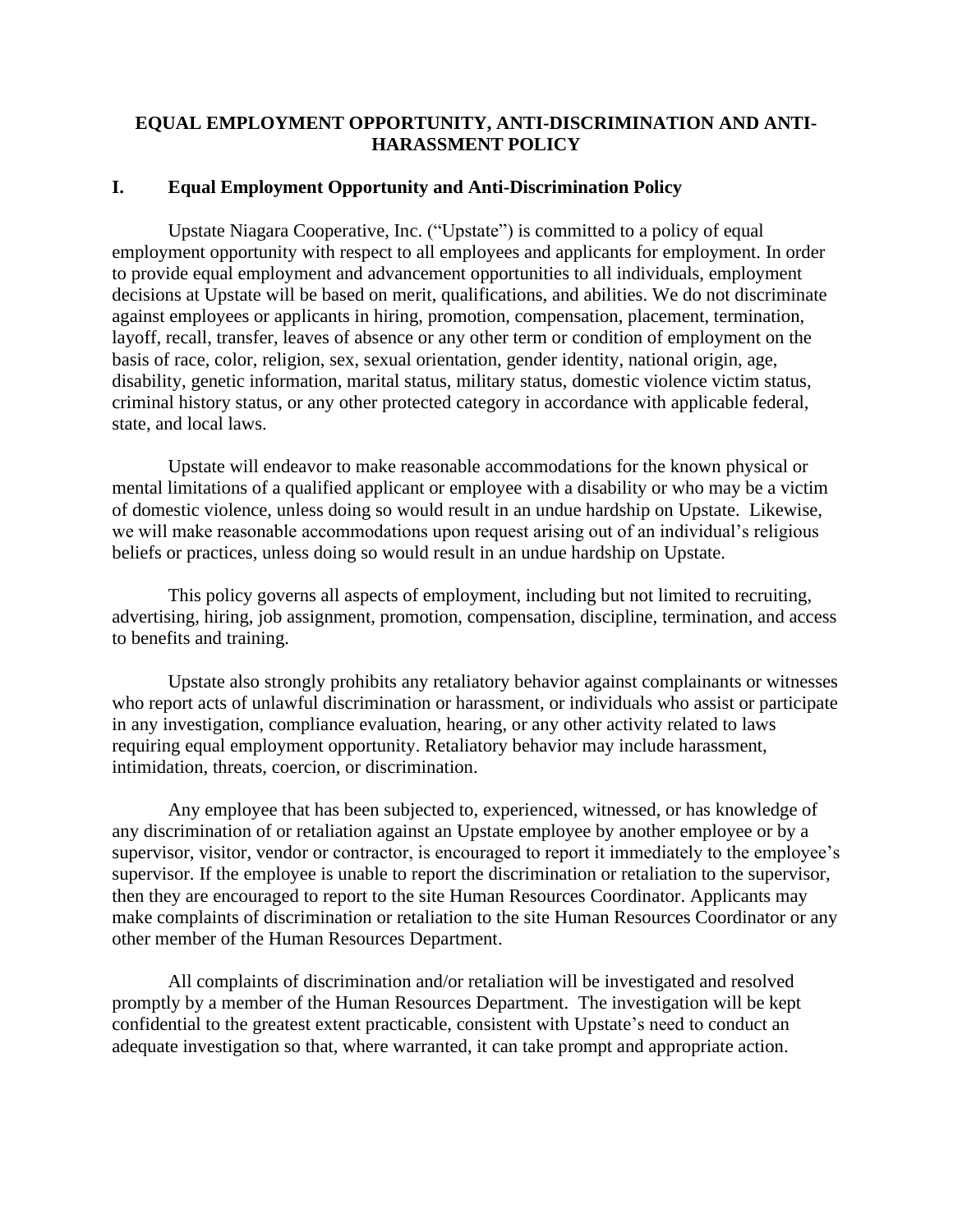Appropriate disciplinary action will be taken against any employee who violates this policy against unlawful discrimination and retaliation. Based on the seriousness of the offense, disciplinary action may include verbal or written reprimand, suspension or termination. Any retaliatory conduct by the alleged harasser shall be severely punished.

Upstate's Chief Executive Officer supports this policy and supports Upstate's affirmative action programs. For inquiries concerning Upstate's commitment to equal employment opportunity, affirmative action and general demographic information on Upstate's workforce, please refer to Upstate Niagara's Affirmative Action Plan, which can be reviewed by request directed to the Chief Human Resource Officer.

The Chief Human Resource Officer serves as our Affirmative Action Officer and overall responsibility for the implementation of equal employment opportunity and affirmative action programs. This includes implementing an audit and reporting system to evaluate the effectiveness of this equamccl employment opportunity and affirmative action programs and to identify potential areas and degrees of underrepresentation and underutilization, and other potential disparities in all selection processes, and indicate the need for remedial action.

#### **II. Anti-Harassment Policy**

#### A. **Purpose**

Upstate is committed to safeguarding the rights of all employees and to providing a work environment that is free from all forms of discrimination, including unlawful harassment and retaliation. This policy applies to all employees, whether supervisory or non-supervisory, applicants for employment, interns (paid or unpaid), contractors, vendors, volunteers and persons conducting business with the Upstate. To the extent possible, Upstate will also take efforts to protect its employees from reported harassment by non-employees who are visiting Upstate or who have a relationship with the Upstate. Upstate will also take appropriate steps, when necessary, to prevent its employees from harassing non-employees (e.g., contractors, vendors, volunteers, visitors, etc.).

Harassment is offensive, a violation of our policies, is unlawful, and subjects Upstate to liability for harm to victims of harassment. Harassers may also be individually subject to liability. Employees who engage in sexual harassment, including supervisors, who engage in such conduct or who knowingly allow such behavior to continue, will be penalized.

All employees must ensure they understand this policy and their obligations. Employees can enforce their right to a workplace free from harassment by filing a complaint internally with Upstate, with a government agency or in court under federal, state or local antidiscrimination laws.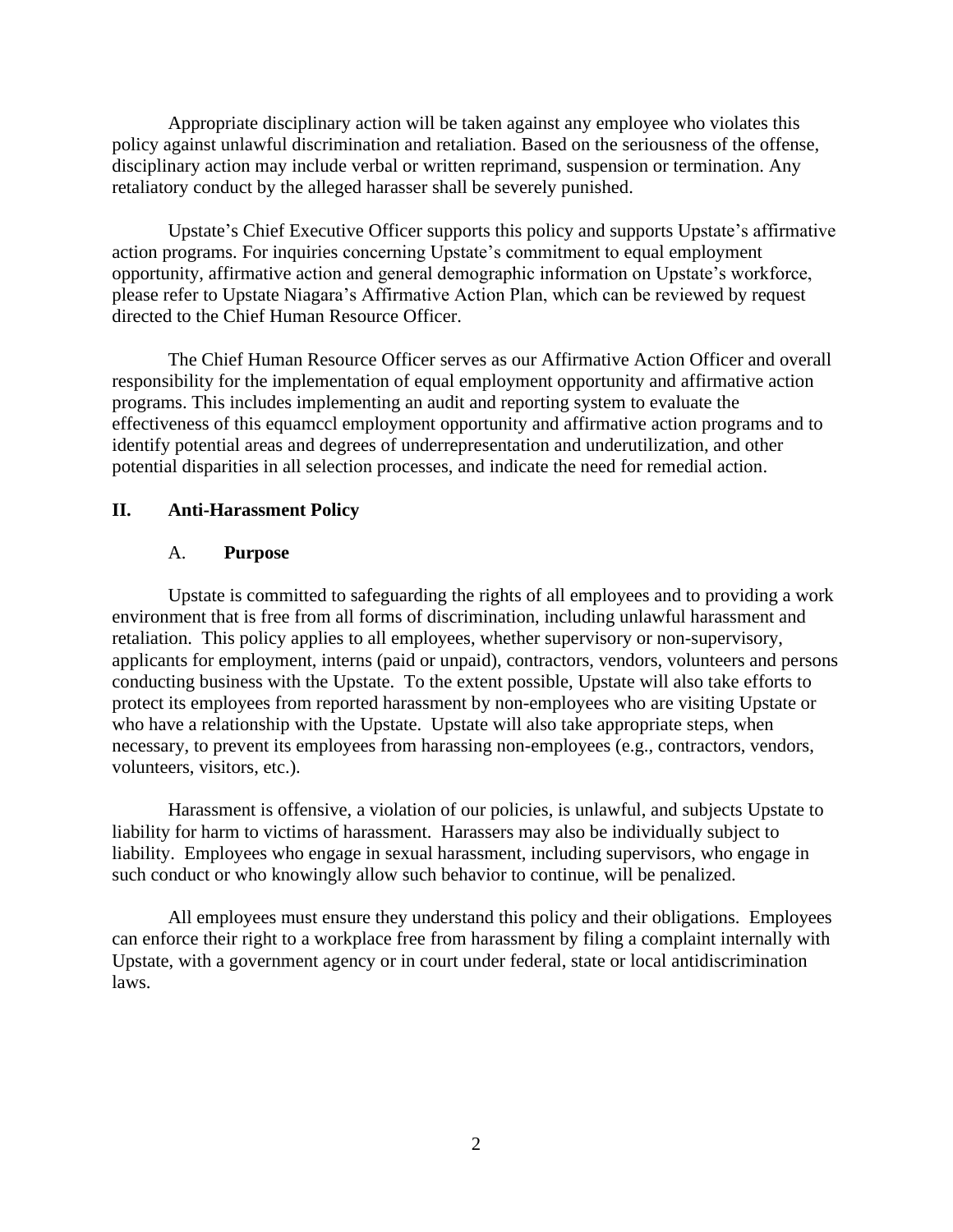# B. **Prohibited Forms of Harassment**

Unlawful harassment consists of unwelcome conduct (whether verbal, physical, or visual) that is based upon a person's protected status, such as actual or perceived race, color, religion, sex, sexual orientation, gender identity, national origin, age, disability, genetic information, marital status, military status, domestic violence victim status, criminal history status, or any other protected category in accordance with applicable federal, state and local laws. It includes behavior, written/graphic material or comments intended as humor. The use of Upstate's facilities to disseminate, duplicate or display such materials is prohibited. Unlawful harassment of any kind is prohibited in the workplace, in outside work assignments or at employersponsored functions, events or programs. Upstate will not tolerate harassing conduct in the workplace which:

- Has the purpose or effect of creating an intimidating, hostile, or offensive work environment;
- Has the purpose or effect of unreasonably interfering with an individual's work performance; or
- Otherwise adversely affects an individual's employment opportunities at Upstate.

Harassment can occur in a variety of circumstances, including, but not limited to, the following:

- The harasser can be the victim's supervisor, a supervisor in another area, an agent of the employer, a co-worker or a non-employee.
- The victim does not have to be the person to whom the conduct or comment is directed but can be anyone who is affected by the offensive conduct or comment.
- Unlawful harassment may occur without economic injury to the victim.

Harassing conduct may include, but is not limited to, the following kinds of conduct:

- Verbal abuse, such as epithets, slurs, negative stereotyping, or threatening, intimidating, or hostile acts (even if claimed to be "jokes" or "pranks") which relate to actual or perceived race, color, creed, religion, sex or gender, national origin, age, disability, marital status, sexual orientation, military status, veteran status, genetic predisposition or carrier status, victim of domestic violence status, or another protected status; and
- Written or graphic material that denigrates or shows hostility or aversion toward an individual or a group because of actual or perceived race, color, creed, religion, sex or gender, national origin, age, disability, marital status, sexual orientation, military status, veteran status, genetic predisposition or carrier status, victim of domestic violence status, or another protected status and is displayed or circulated in the workplace.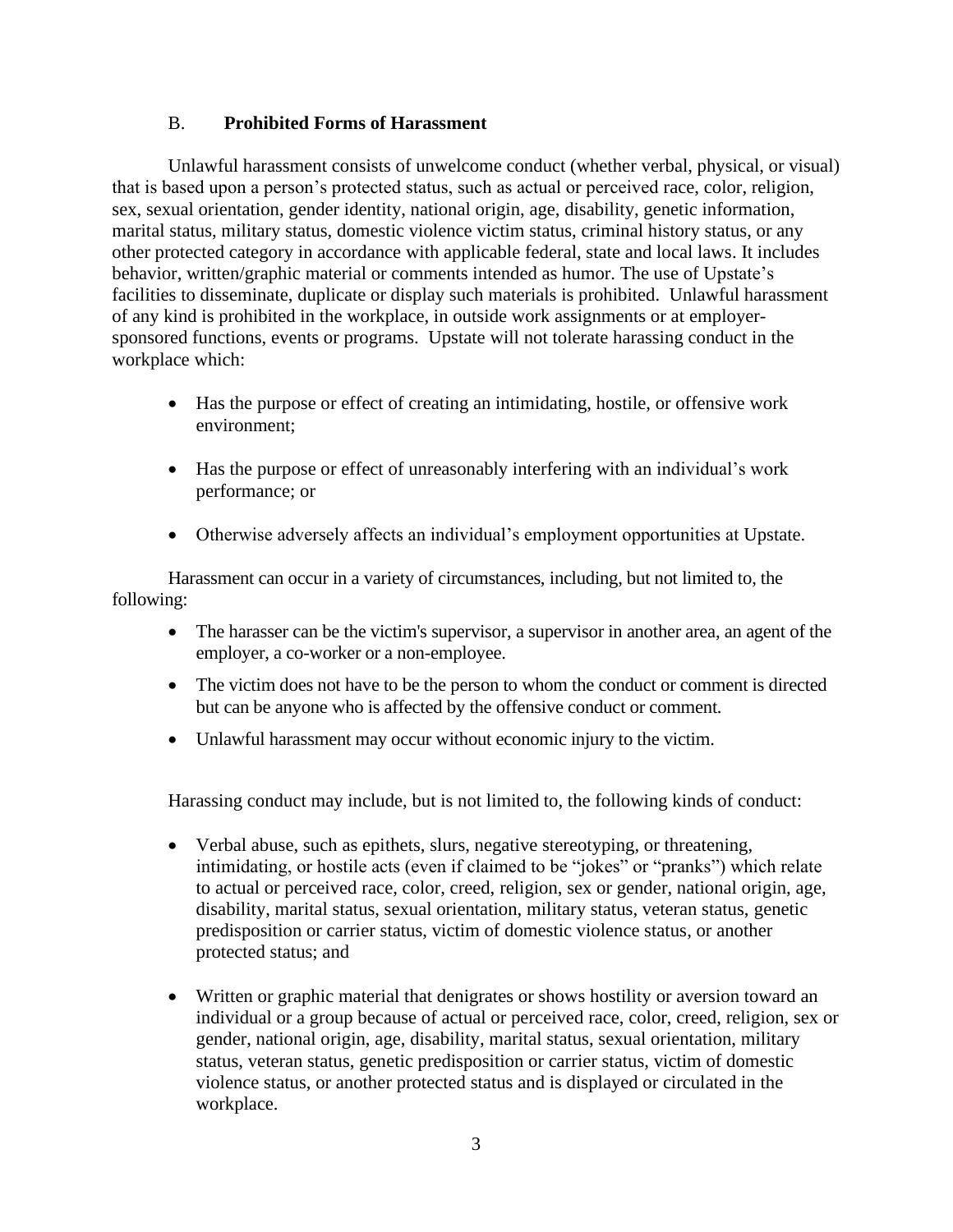While petty slights, annoyances and isolated incidents typically will not rise to the level of unlawful harassment, a single severe incident of inappropriate behavior may be enough to be considered unlawful, depending on the circumstances.

Any harassment in violation of these rules is absolutely prohibited and will not be tolerated. Should unlawful harassment occur, Upstate will take appropriate corrective action to prevent its continuation or recurrence. Violation of these rules will result in disciplinary action, up to and including discharge, or termination of the contract/relationship of Upstate with a contractor or vendor.

No supervisor, employee, or any other person at Upstate has any authority whatsoever to harass employees in violation of these rules. If anyone claims to have such authority, or if you have any questions about whether conduct that you find objectionable is authorized by Upstate, please contact your immediate supervisor, or the site Human Resources Coordinator.

## C. **Sexual Harassment**

Sexual harassment is a violation of law and stands in direct opposition to Upstate's policy. Every employee is entitled to a working environment free from sexual harassment. Sexual harassment is a form of sex or gender discrimination and is unlawful under the Federal Civil Rights Act of 1964 (Title VII), as amended, the New York State Human Rights Law. Consistent with its values and legal obligations, Upstate prohibits and condemns all forms of sexual harassment by employees and non-employees, such as contractors, vendors, visitors, volunteers, etc., which occur on the premises of Upstate and at all Upstate-sponsored events, programs and activities, including those that take place at locations off Upstate's premises, such as business-related travel, business meetings and business-related social events.

## *1. What is sexual harassment?*

Sexual harassment includes unwelcome conduct which is either of a sexual nature, or which is directed at an individual because of that individual's sex when:

- Such conduct is made either explicitly or implicitly a term or condition of employment;
- Submission to or rejection of such conduct is used as a basis for employment decisions affecting an individual's employment; or
- Such conduct has the purpose or effect of unreasonably interfering with an individual's work performance or creating an intimidating, hostile or offensive work environment, even if the complaining individual is not the intended target of the sexual harassment.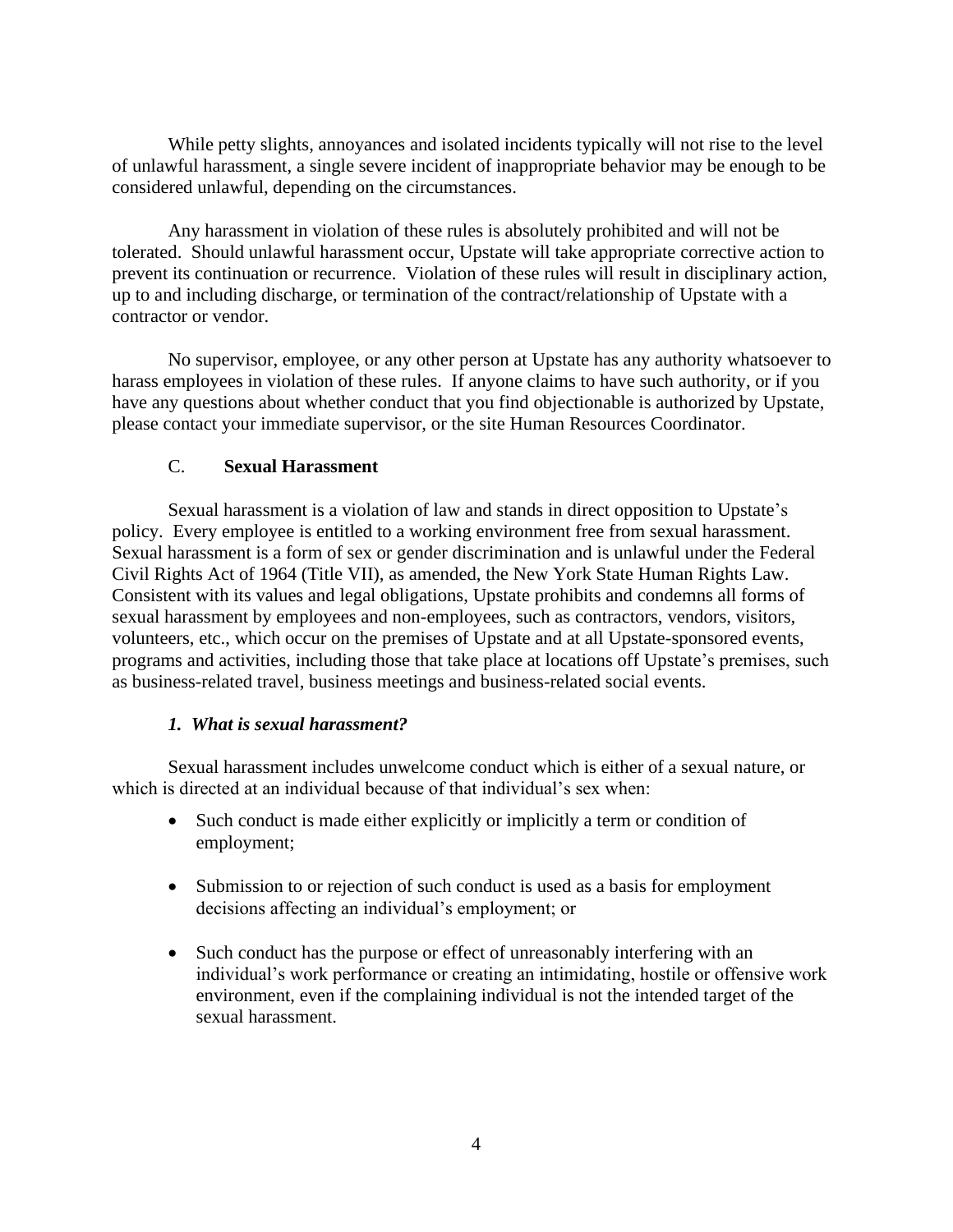Generally, there are two types of sexual harassment:

- "Hostile environment" sexual harassment consists of words, signs, jokes, pranks, intimidation or physical violence of a sexual nature or directed toward an individual because of the individual's sex. Hostile environment sexual harassment also consists of any unwanted verbal or physical advances, sexually explicit derogatory statements, or sexually discriminatory remarks made by someone in the workplace that are offensive or objectionable to the recipient, that cause the recipient discomfort or humiliation, or that interfere with the recipient's job performance.
- "Quid quo pro" sexual harassment occurs when a person in authority tries to trade job benefits for sexual favors. This can include any term or condition of employment, such as hiring, promotion, or continued employment. Only employees who have authority to grant or withhold benefits may be deemed to engage in this type of harassment.

Sexual harassment can occur between males and females, or between persons of the same sex, regardless of sexual orientation. It can originate from a co-worker, a supervisor, or from a third party who is not an employee, such as a contractor, vendor, volunteer, visitor, etc., or any other individual associated with Upstate. A perpetrator of sexual harassment can be a supervisor, subordinate, co-worker or anyone in the workplace, including a contractor, vendor, volunteer or visitor. Sexual harassment based upon gender identity or transgender status is also unlawful.

## *2. What conduct constitutes sexual harassment?*

Sexual Harassment does not refer to behavior or occasional compliments of a socially acceptable nature. It refers to gender-based discrimination or behavior that is not welcome, that is personally offensive, that fails to respect the rights of others, that lowers morale and that, therefore, interferes with work effectiveness. Sexual Harassment may take different forms. Sexually harassing conduct can consist of unwanted verbal or physical sexual advances, sexually explicit statements, or discriminatory remarks that are offensive or objectionable to the recipient. While one joke or comment typically does not rise to the level of unlawful sexual harassment, a single severe incident of inappropriate sexual behavior may be serious enough to be considered unlawful, depending on circumstances. Examples of sexual harassment include but are not limited to:

- Physical assaults of a sexual nature, such as:
	- o Rape, sexual battery, molestation, or attempts to commit these acts;
	- $\circ$  Intentional or unintentional unwanted physical conduct that is sexual in nature, such as touching, kissing, hugging, pinching, patting, grabbing, fondling, brushing against another employee's body, or poking another employee's body.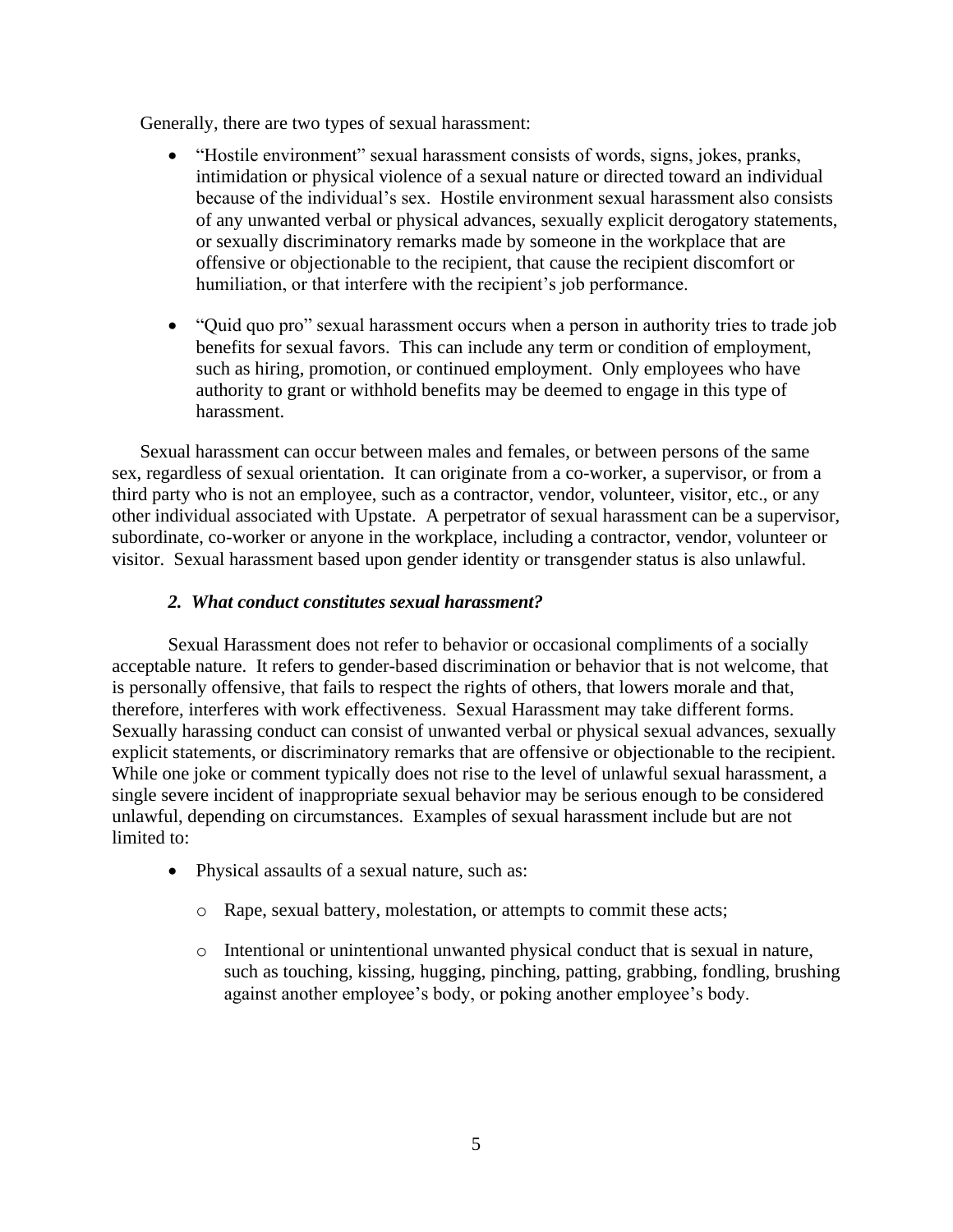- Unwanted sexual advances, propositions or other sexual comments, such as:
	- o Requests for sexual favors accompanied by implied or overt threats concerning the victim's job performance evaluation, a promotion, or other job benefits or detriments;
	- o Subtle or obvious pressure for unwelcome sexual activities;
	- o Sexual innuendos, suggestive comments, jokes of a sexual nature, sexual propositions, or questions/comments about a person's gender, sexuality, sexual preferences or sexual experience, that are sufficiently severe to create a hostile work environment.
- Sexual or discriminatory displays or publications anywhere in the workplace, such as:
	- o Displaying pictures, posters, calendars, graffiti, objects, promotional material, reading materials, or other materials that are sexual in nature, obscene or pornographic.

## *3. What laws govern sexual harassment and what remedies do they provide?*

The Federal Civil Rights Act of 1964, as amended, often referred to as Title VII, and the New York State Human Rights Law, prohibit unlawful sexual harassment. There may also be local laws that govern sexual harassment in the workplace.

A victim who establishes that unlawful harassment occurred may be entitled to any of the following remedies:

- Injunctive relief ordering the employer to cease and desist in the unlawful conduct, or requiring the employer to provide affirmative relief (e.g., hiring, promotion or reinstatement);
- Back pay;
- Other compensatory or punitive damages (amount may be subject to a cap); and
- Attorney's fees and court costs.

## **Retaliation**

Retaliation for making a complaint about harassment, sexual harassment or other discrimination is prohibited by law. No employee will be retaliated against for making a good faith complaint of discrimination or harassment. Upstate prohibits any retaliatory behavior, including intimidation, threats or coercion, directed against complainants, victims, witnesses, and/or any other individuals who participated in the investigation of a complaint of discrimination or unlawful harassment.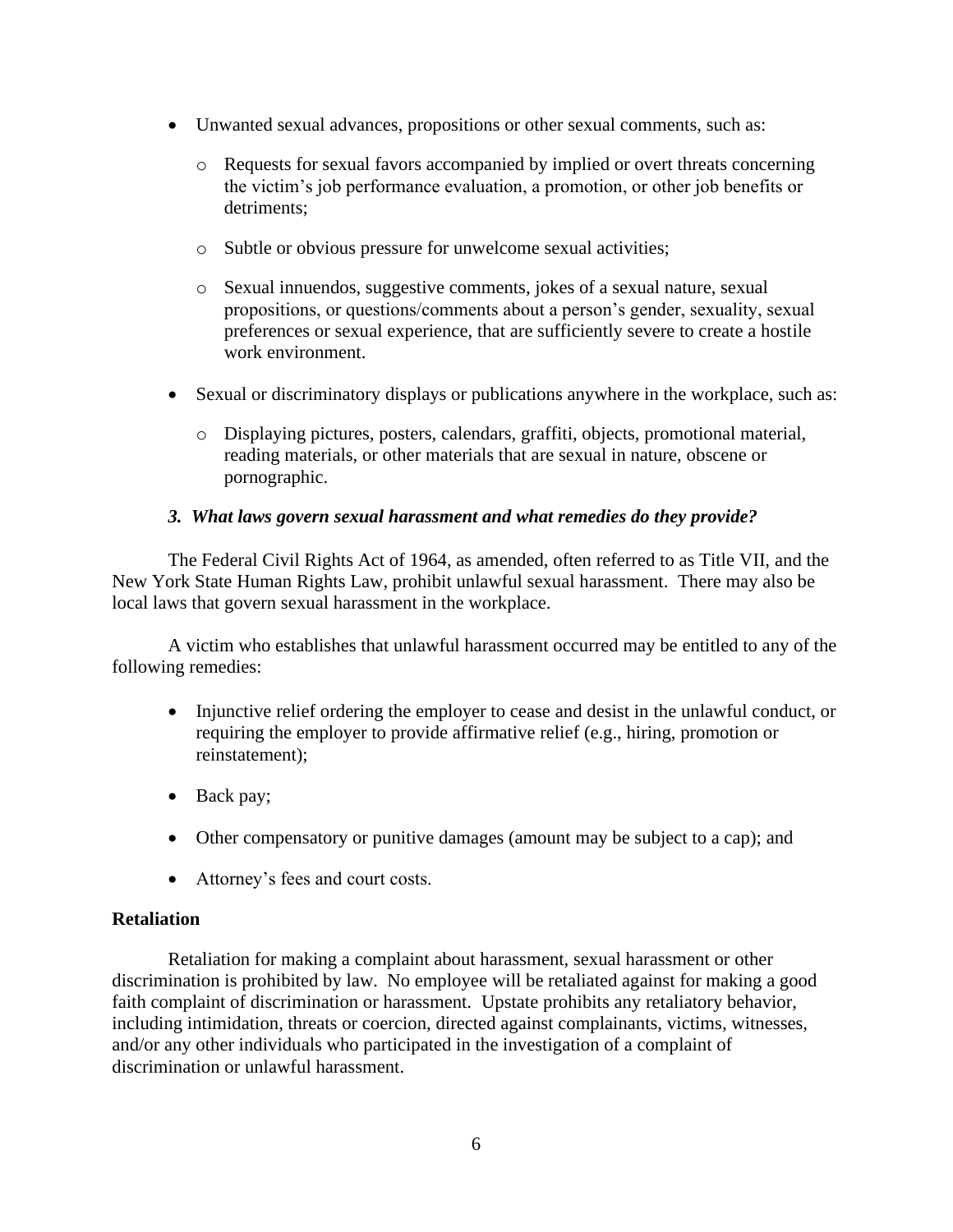No person covered by this policy shall be subject to adverse employment action as a result of one's engagement in protected activity. Adverse actions can include, but are not limited to, discharge, refusal to hire, and denial of promotion. Protected activity can include, but is not limited to, filing a formal written complaint of harassment, either internally, or with any antidiscrimination agency; testifying or assisting in a proceeding involving harassment; opposing harassment by reporting harassment of one's self or another to an immediate supervisor or a member of the Human Resources Department; or encouraging another individual to report harassment.

Follow-up inquiries shall be made to ensure that the discrimination and/or unlawful harassment has not resumed and that all those involved in the investigation of the complaint have not suffered retaliation. Individuals who violate this policy or retaliate against another in any way will be subject to disciplinary action, up to and including discharge. Any employee or nonemployee who believes they have been a victim of such retaliation may seek compensation in other available forums.

#### D. **Complaint Procedures**

#### *1. How does an employee submit a complaint?*

Upstate is committed to investigating all complaints about alleged harassment or sexual harassment occurring in the workplace, but it can only act on the conduct of which it is aware. In order for Upstate to enforce this policy, and to take corrective measures as may be necessary, it is essential that any employee who believes he/she has been a victim of harassment in the work environment, as well as any other person who is aware of and/or who has knowledge of or witnesses any possible occurrence of harassment, immediately report such alleged harassment to their immediate supervisor or the site Human Resources Coordinator. The Chief Human Resource Officer has overall responsibility for investigating complaints and this Policy's enforcement. These concerns may be raised at any time, without the scheduling of an appointment. Any individual affected by harassing or sexually harassing behavior may complain, even if he/she was not the direct victim of the offensive behavior. Even in the absence of a complaint, if Upstate has knowledge or, or has reason to know of or suspect any occurrence of harassment, it will investigate such conduct promptly.

All supervisors who receive a complaint or information about suspected sexual harassment, observe what may be sexually harassing behavior or for any reason suspect that sexual harassment is occurring, **are required** to report such suspected sexual harassment to the site Human Resources Coordinator.

Employees may use the Harassment/Discrimination Complaint Form, available in the Human Resources Department to make a complaint, but they are not required to do so, and the choice to make a complaint in another format (e.g., orally, via email, etc.), will not cause a delay in investigating the complaint.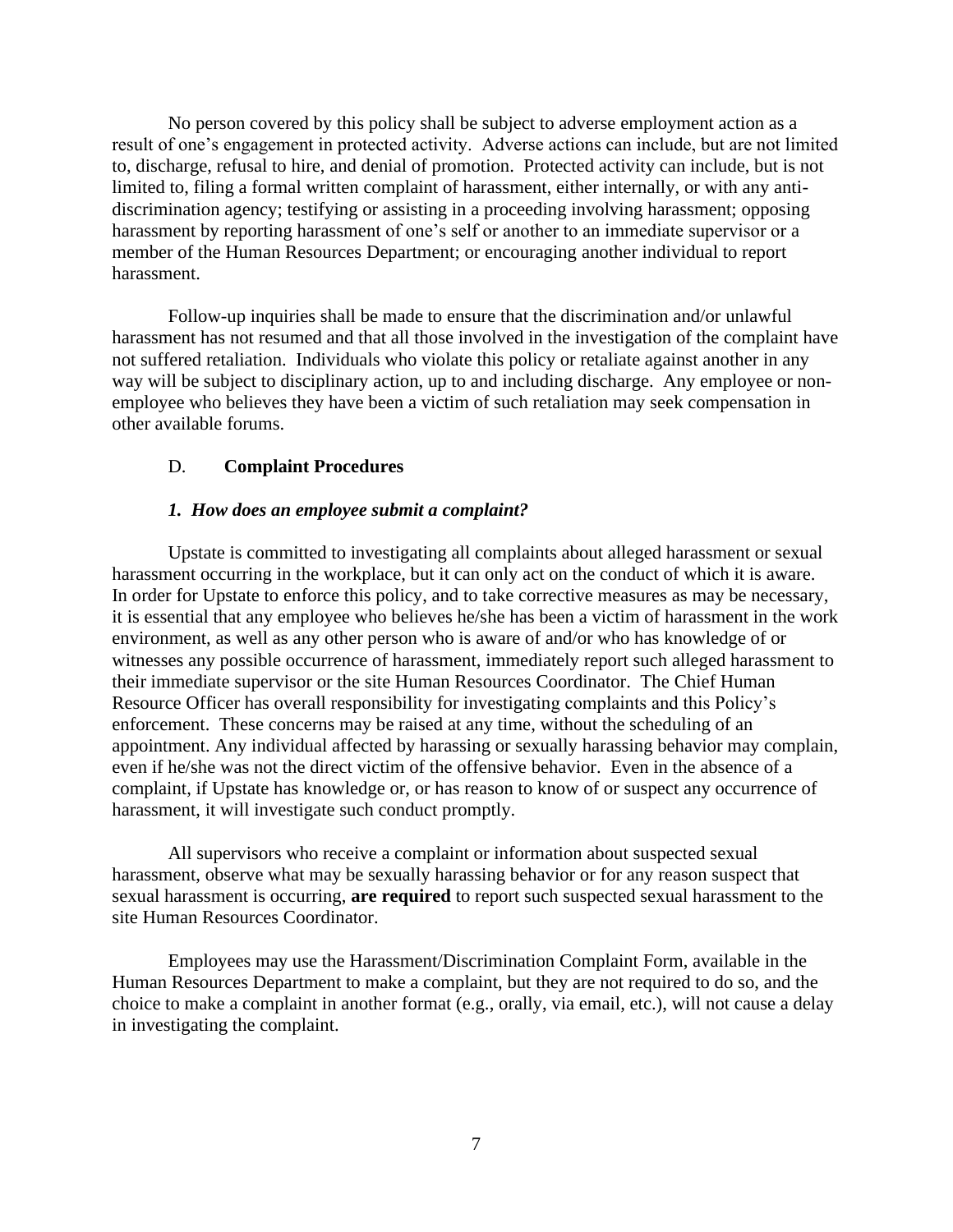#### *2. What procedures does Upstate follow to investigate complaints?*

All complaints or information about suspected harassment will be investigated, whether that information was reported in verbal or written form. Upon receipt of an informal/formal complaint, Upstate will conduct an investigation of the complaint, according due process to all involved in order to protect the rights of all involved parties to a fair and impartial investigation. However, even in the absence of a complaint, if Upstate has knowledge of or has reason to know of or suspect any occurrence of harassment, it will investigate such conduct promptly.

The nature, details and length of the investigation process will vary depending on the details of the complaint. The objective of Upstate in every instance is to make a fair determination of what happened so it can then take corrective action, if warranted. The investigation may include, among other things, interviews of witnesses and the person who is the subject of the complaint, as well as reviews of relevant documents, emails, phone records, etc. The accuser and accused will both be given the opportunity to provide relevant information.

Upstate will create a written documentation of the investigation, which contains information related to all information reviewed and all individuals interviewed in relation to the alleged harassment. The documentation will include the final resolution of the complaint, together with the corrective action(s) taken, if any.

Upstate considers harassment to be a form of employee misconduct and will enforce sanctions against any employee found to have engaged in harassment. Specifically, any employee who has been found to have harassed another employee or a third party based upon the results of an investigation may be subject to appropriate disciplinary action, such as training, referral to counseling and/or disciplinary action such as warning, reprimand, withholding of a promotion or pay increase, reassignment, temporary suspension without pay, or discharge. Further, Upstate will enforce corrective action against any supervisor who knowingly allows such behavior to occur or continue.

Even if no specific violation of this policy is found, Upstate may nonetheless still impose corrective action if an individual engages in other behavior inappropriate for the workplace. Third parties (such as contractors, vendors, volunteers, visitors, etc.) who are found to have violated this policy will be subject to appropriate sanctions as warranted and in compliance with applicable law.

To the greatest extent possible, within legal constraints, all complaints will be treated as confidentially and privately as possible. However, limited disclosure may be necessary to complete a thorough investigation of the charges, and any disclosure will be provided on a "need to know" basis.